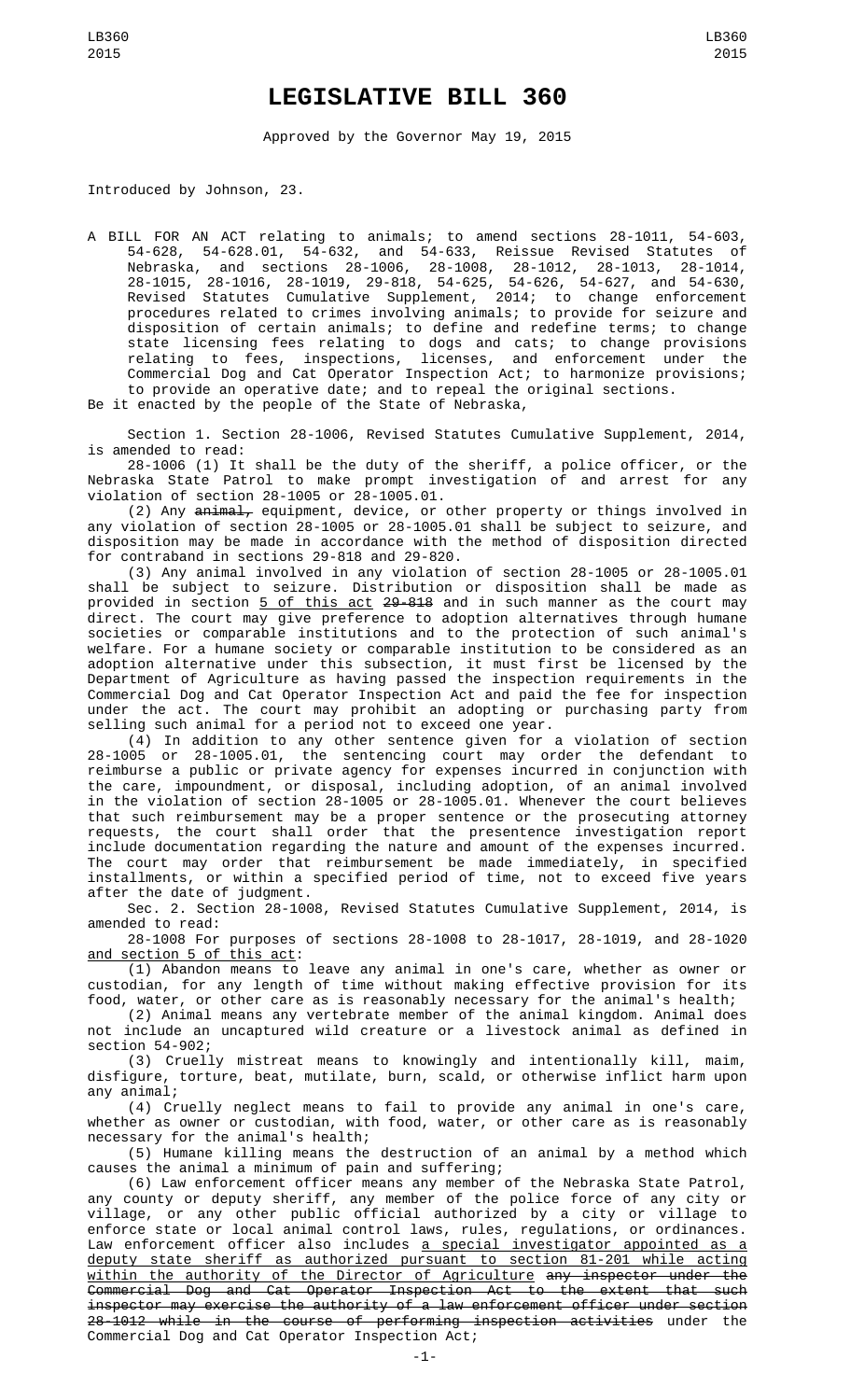(7) Mutilation means intentionally causing permanent injury, disfigurement, degradation of function, incapacitation, or imperfection to an animal. Mutilation does not include conduct performed by a veterinarian licensed to practice veterinary medicine and surgery in this state or conduct that conforms to accepted veterinary practices;

(8) Owner or custodian means any person owning, keeping, possessing, harboring, or knowingly permitting an animal to remain on or about any premises owned or occupied by such person;

 $(g, 8)$  Police animal means a horse or dog owned or controlled by the State of Nebraska or any county, city, or village for the purpose of assisting a law enforcement officer in the performance of his or her official enforcement duties;

(10 9) Repeated beating means intentional successive strikes to an animal by a person resulting in serious bodily injury or death to the animal;

 $(11 \t 10)$  Serious injury or illness includes any injury or illness to any animal which creates a substantial risk of death or which causes broken bones, prolonged impairment of health, or prolonged loss or impairment of the function of any bodily organ; and

 $(12 \t 11)$  Torture means intentionally subjecting an animal to extreme pain, suffering, or agony. Torture does not include conduct performed by a veterinarian licensed to practice veterinary medicine and surgery in this state or conduct that conforms to accepted veterinary practices.

Sec. 3. Section 28-1011, Reissue Revised Statutes of Nebraska, is amended to read:

28-1011 (1) In addition to any other sentence given for a violation of section 28-1009 or 28-1010, the sentencing court may order the defendant to reimburse a public or private agency for <u>any unreimbursed e</u>xpenses incurred in conjunction with the care, impoundment, <u>seizure, o</u>r disposal of an animal involved in the violation of such section. Whenever the court believes that such reimbursement may be a proper sentence or the prosecuting attorney requests, the court shall order that the presentence investigation report include documentation regarding the nature and amount of the expenses incurred. The court may order that reimbursement be made immediately, in specified installments, or within a specified period of time, not to exceed five years after the date of judgment.

(2) Even if reimbursement for expenses is not ordered under subsection (1) of this section, the defendant shall be liable for all <u>unreimbursed </u>expenses incurred by a public or private agency in conjunction with the care, impoundment, <u>seizure, or disposal of an animal. The expenses shall be a lien</u> upon the animal.

Sec. 4. Section 28-1012, Revised Statutes Cumulative Supplement, 2014, is amended to read:

28-1012 (1)  $\Delta$  A<del>ny</del> law enforcement officer who has reason to believe that an animal has been abandoned or is being cruelly neglected or cruelly mistreated may seek a warrant authorizing entry upon private property to inspect, care for, or impound the animal.

 $(2)$   $\triangle$  A<del>ny</del> law enforcement officer who has reason to believe that an animal has been abandoned or is being cruelly neglected or cruelly mistreated may issue a citation to the owner or custodian as prescribed in sections 29-422 to 29-429.

(3) Any animal, equipment, device, or other property or things involved in a violation of section 28-1009 or 28-1010 shall be subject to seizure $_{\scriptscriptstyle\! L}$  and distribution or disposition <u>may be made</u> s<del>hall be made under section 29-818 and</del> in such manner as the court may direct. Any animal involved in a violation of section 28-1009 or 28-1010 shall be subject to seizure. Distribution or disposition shall be made under section 5 of this act as the court may direct.

(4) Any animal involved in a violation of section 28-1009 or 28-1010 shall be subject to seizure. Distribution or disposition shall be made under section 29-818 and in such manner as the court may direct. The court may consider adoption alternatives through humane societies or comparable institutions and the protection of such animal's welfare. For a humane society or comparable institution to be considered as an adoption alternative under this subsection, it must first be licensed by the Department of Agriculture as having passed the inspection requirements in the Commercial Dog and Cat Operator Inspection Act and paid the fee for inspection under the act. The court may prohibit an adopting or purchasing party from selling such animal for a period not to exceed one year.

 $(4, 5)$  Any law enforcement officer acting under this section shall not be liable for damage to property if such damage is not the result of the officer's negligence.

Sec. 5. (1) Any animal seized under a search warrant or validly seized without a warrant may be kept on the property of the owner or custodian by the law enforcement officer seizing the animal. When a criminal complaint has been filed in connection with a seized animal, the court in which such complaint was filed shall have exclusive jurisdiction for disposition of the animal and to determine any rights therein, including questions respecting the title, possession, control, and disposition thereof as provided in this section.

(2) Within seven days after the date an animal has been seized pursuant to section 28-1006 or 28-1012, the county attorney of the county where the animal was seized shall file an application with the court having appropriate jurisdiction for a hearing to determine the disposition and the cost for the care of the animal. Notice of such hearing shall be given to the owner or custodian from whom such animal was seized and to any holder of a lien or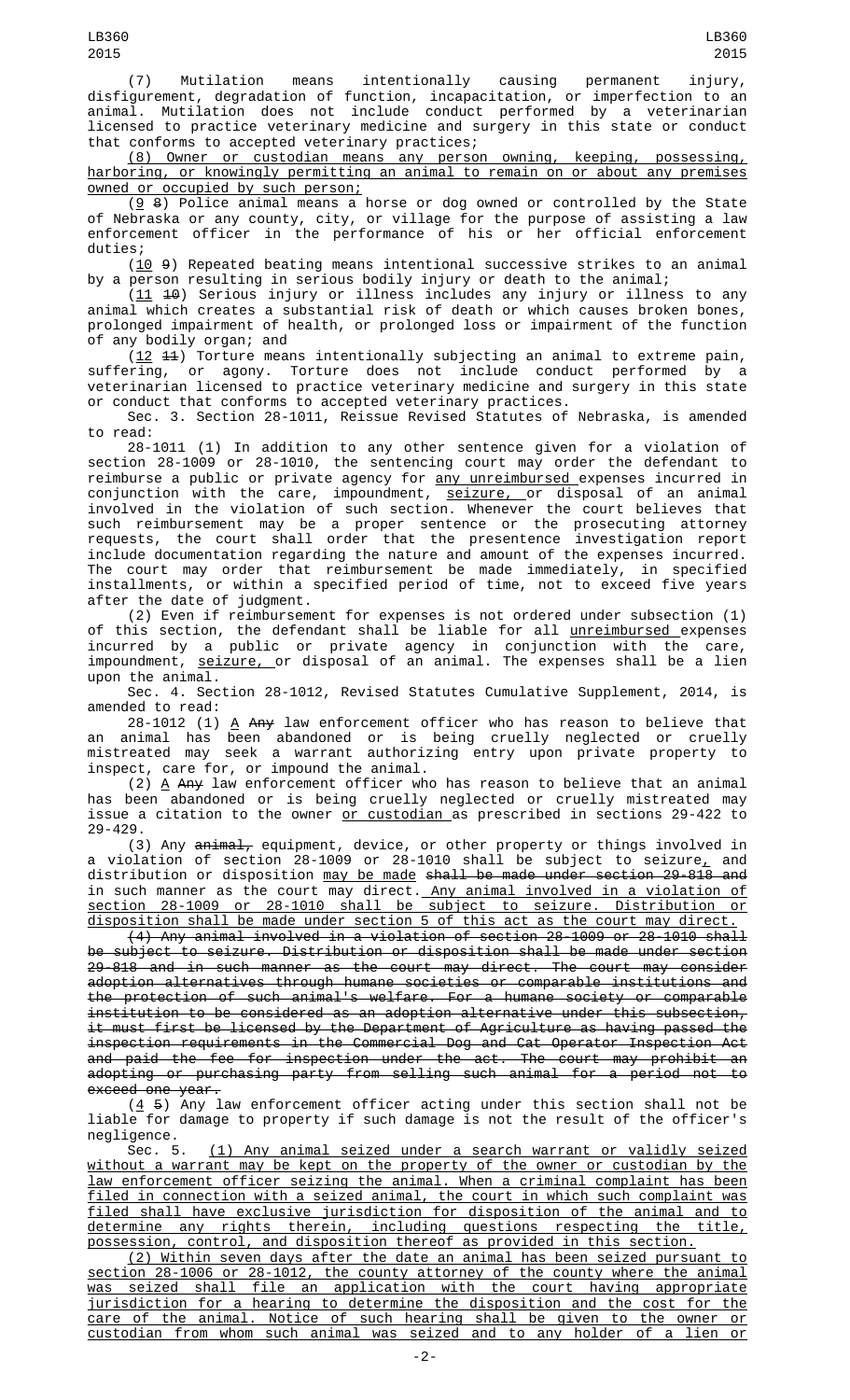security interest of record in such animal specifying the date, time, and place of such hearing. Such notice shall be served by personal or residential service or by certified mail. If such notice cannot be served by such methods, service may be made by publication in the county where such animal was seized. Such publication shall be made after application and order of the court. The hearing shall be held as soon as practicable and not more than ten business days after the date of application for the hearing unless otherwise determined and ordered by the court.

(3) If the court finds that probable cause exists that an animal has been abandoned or cruelly neglected or mistreated, the court may:

(a) Order immediate forfeiture of the animal to the agency that took custody of the animal and authorize appropriate disposition of the animal including adoption, donation to a suitable shelter, humane destruction, or any other manner of disposition approved by the court. The court may consider adoption alternatives through humane societies or comparable institutions and the protection of such animal's welfare. For a humane society or comparable institution to be considered as an adoption alternative under this subsection, it must first be licensed by the Department of Agriculture as having passed the inspection requirements in the Commercial Dog and Cat Operator Inspection Act and paid the fee for inspection under the act. The court may prohibit an adopting or purchasing party from selling such animal for a period not to exceed one year;

(b) Issue an order to the owner or custodian setting forth the conditions under which custody of the animal shall be returned to the owner or custodian from whom the animal was seized or to any other person claiming an interest in the animal. Such order may include any management actions deemed necessary and prudent by the court, including reducing the number of animals harbored or owned by the owner or custodian by humane destruction or forfeiture and securing necessary care, including veterinary care, sufficient for the maintenance of any remaining animals; or

(c) Order the owner or custodian from whom the animal was seized to post a bond or other security or to otherwise order payment in an amount that is sufficient to reimburse all reasonable expenses, as determined by the court, for the care of the animal including veterinary care incurred by the agency from the date of seizure and necessitated by the possession of the animal. Payments shall be for a succeeding thirty-day period with the first payment due on or before the tenth day following the hearing. Payments for each subsequent thirty-day period, if any, shall be due on or before the tenth day of such period. The bond or security shall be placed with, or payments ordered under this subdivision shall be paid to, the agency that took custody of the animal. The agency shall provide an accounting of expenses to the court when the animal is no longer in the custody of the agency or upon request by the court. The county attorney of the county where the animal was seized may apply to the court for a subsequent hearing under this section at any time. The hearing shall be held as soon as practicable and not more than ten business days after the date of application for the hearing unless otherwise determined and ordered by the court. When all expenses covered by the bond or security are exhausted and subsequent bond or security has not been posted, or if a person becomes delinquent in his or her payments for the expenses of the animal, the animal shall be forfeited to the agency.

(4) If custody of an animal is returned to the owner or custodian prior to seizure, any proceeds of a bond or security or any payment or portion of payment ordered under this section not used for the care of the animal during the time the animal was held by the agency shall be returned to the owner or custodian.

(5) Nothing in this section shall prevent the humane destruction of a seized animal at any time as determined necessary by a licensed veterinarian or as authorized by court order.

(6) An appeal may be filed within ten days after a hearing held under this section. Any person filing an appeal shall post a bond or security sufficient to pay reasonable costs of care of the animal for thirty days. Such bond or surety shall be required for each succeeding thirty-day period until the appeal is final.

(7) If the owner or custodian from whom the animal was seized is found not guilty in an associated criminal proceeding, all funds paid for the expenses of the animal remaining after the actual expenses incurred by the agency have been paid shall be returned to the owner or custodian.

(8) This section shall not preempt any ordinance of a city of the metropolitan or primary class.

Sec. 6. Section 28-1013, Revised Statutes Cumulative Supplement, 2014, is amended to read:

28-1013 Sections 28-1008 to 28-1017 and 28-1019 and section 5 of this act shall not apply to:

(1) Care or treatment of an animal or other conduct by a veterinarian or veterinary technician licensed under the Veterinary Medicine and Surgery Practice Act that occurs within the scope of his or her employment, that occurs while acting in his or her professional capacity, or that conforms to commonly accepted veterinary practices;

(2) Commonly accepted care or treatment of a police animal by a law enforcement officer in the normal course of his or her duties;

(3) Research activity carried on by any research facility currently meeting the standards of the federal Animal Welfare Act, 7 U.S.C. 2131 et seq., as such act existed on January 1, 2010;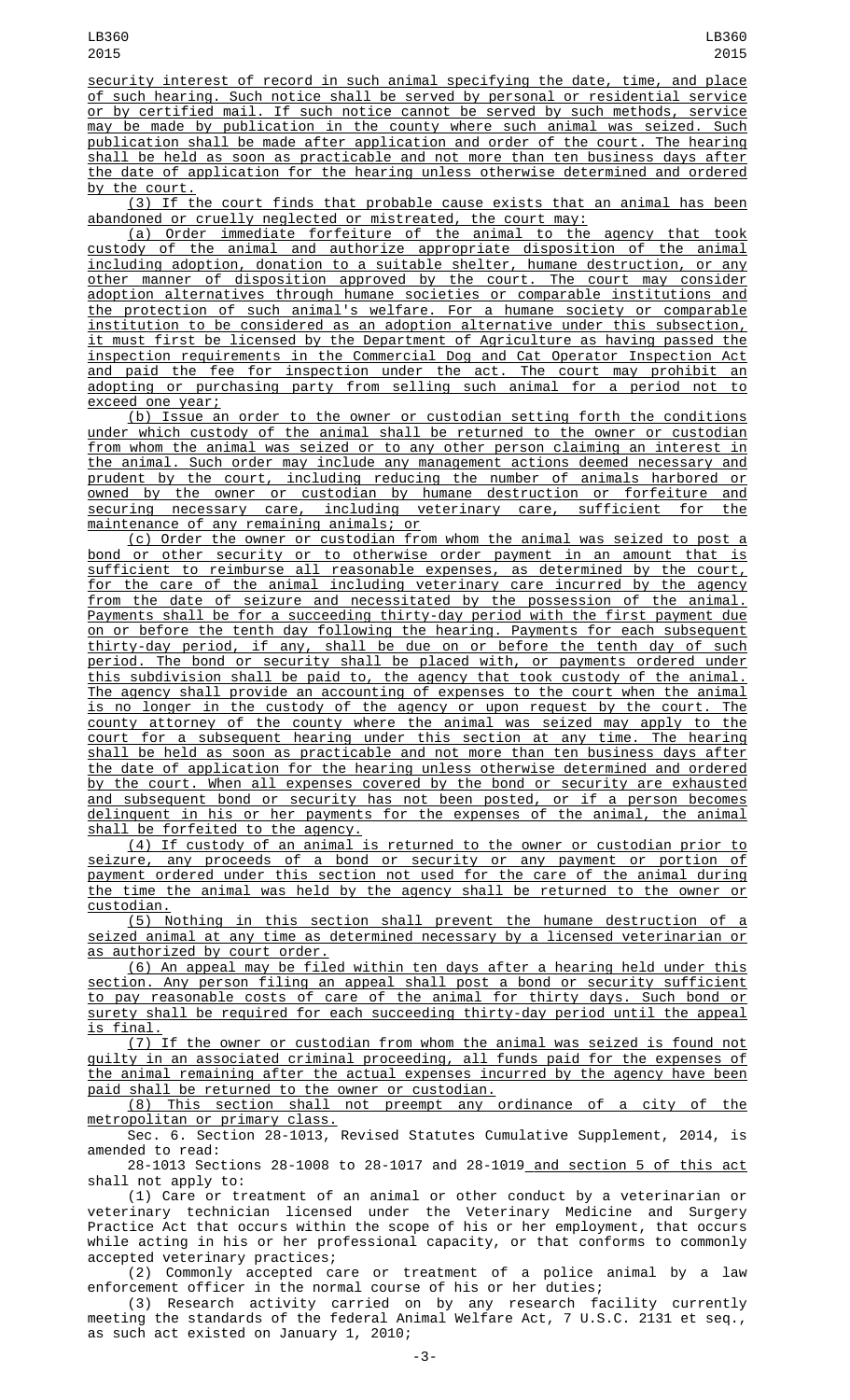(4) Commonly accepted practices of hunting, fishing, or trapping;

(5) Humane killing of an animal by the owner or by his or her agent or a veterinarian upon the owner's request;

(6) Use of reasonable force against an animal, other than a police animal, which is working, including killing, capture, or restraint, if the animal is outside the owned or rented property of its owner or custodian and is injuring or posing an immediate threat to any person or other animal;

(7) Killing of house or garden pests; and

(8) Commonly accepted animal training practices.

Sec. 7. Section 28-1014, Revised Statutes Cumulative Supplement, 2014, is amended to read:

28-1014 Any city, village, or county may adopt and promulgate rules, regulations, and ordinances which are not inconsistent with the provisions of sections 28-1008 to 28-1017, 28-1019, and 28-1020 and section 5 of this act for the protection of the public, public health, and animals within its jurisdiction.

Sec. 8. Section 28-1015, Revised Statutes Cumulative Supplement, 2014, is amended to read:

28-1015 When an animal is owned by a minor child, the parent of such minor child with whom the child resides or legal guardian with whom the child resides shall be subject to the penalties provided under sections 28-1008 to 28-1017, 28-1019, and 28-1020 and section 5 of this act if the animal is abandoned or cruelly neglected.

Sec. 9. Section 28-1016, Revised Statutes Cumulative Supplement, 2014, is amended to read:

28-1016 Nothing in sections 28-1008 to 28-1017, 28-1019, and 28-1020<u> and</u> section 5 of this act shall be construed as amending or changing the authority of the Game and Parks Commission as established in the Game Law or to prohibit any conduct authorized or permitted by such law.

Sec. 10. Section 28-1019, Revised Statutes Cumulative Supplement, 2014, is amended to read:

28-1019 (1)(a) If a person is convicted of a Class IV felony under section 28-1005 or 28-1009, the sentencing court shall order such person not to own, possess, or reside with any animal for at least five years after the date of conviction, but such time restriction shall not exceed fifteen years. Any person violating such court order shall be guilty of a Class I misdemeanor.

(b) If a person is convicted of a Class I misdemeanor under section 28-1005.01 or 28-1009 or a Class III misdemeanor under section 28-1010, the sentencing court may order such person not to own, possess, or reside with any animal after the date of conviction, but such time restriction, if any, shall not exceed five years. Any person violating such court order shall be guilty of a Class IV misdemeanor.

(c) Any animal involved in a violation of a court order under subdivision (a) or (b) of this subsection shall be subject to seizure by law enforcement. Distribution or disposition shall be made under section <u>5 of this act</u> <del>29-818</del>.

(2) This section shall not apply to any person convicted under section 28-1005, 28-1005.01, or 28-1009 if a licensed physician confirms in writing that ownership or possession of or residence with an animal is essential to the health of such person.

Sec. 11. Section 29-818, Revised Statutes Cumulative Supplement, 2014, is amended to read:

29-818 <del>(1) E</del>xcept for <del>pet</del> animals as provided in <u>section 5 of this act</u> subsection (2) of this section, property seized under a search warrant or validly seized without a warrant shall be safely kept by the officer seizing the same, unless otherwise directed by the judge or magistrate, and shall be so kept so long as necessary for the purpose of being produced as evidence <u>in</u> <del>on</del> any trial. Property seized may not be taken from the officer having it in custody by replevin or other writ so long as it is or may be required as evidence in any trial, nor may it be so taken in any event where a complaint has been filed in connection with which the property was or may be used as evidence, and the court in which such complaint was filed shall have exclusive jurisdiction for disposition of the property or funds and to determine rights therein, including questions respecting the title, possession, control, and disposition thereof.

(2)(a) Any pet animal seized under a search warrant or validly seized without a warrant may be kept by the officer seizing the same on the property of the person who owns, keeps, harbors, maintains, or controls such pet animal.

(b) When any pet animal is seized under this subsection, the court shall provide the person who owns, keeps, harbors, maintains, or controls such pet animal with notice that a hearing will be had and specify the date, time, and place of such hearing. Such notice shall be served by personal or residential service or by certified mail. If such notice cannot be served by such methods, service may be made by publication in the county where such pet animal was seized. Such publication shall be made after application and order of the court. Unless otherwise determined and ordered by the court, the date of such hearing shall be no later than ten days after the seizure.

(c) At the hearing, the court shall determine the disposition of the pet animal, and if the court determines that any pet animal shall not be returned, the court shall order the person from whom the pet animal was seized to pay all expenses for the support and maintenance of the pet animal, including expenses for shelter, food, veterinary care, and board, necessitated by the possession of the pet animal. At the hearing, the court shall also consider the person's ability to pay for the expenses of the pet animal and the amount of such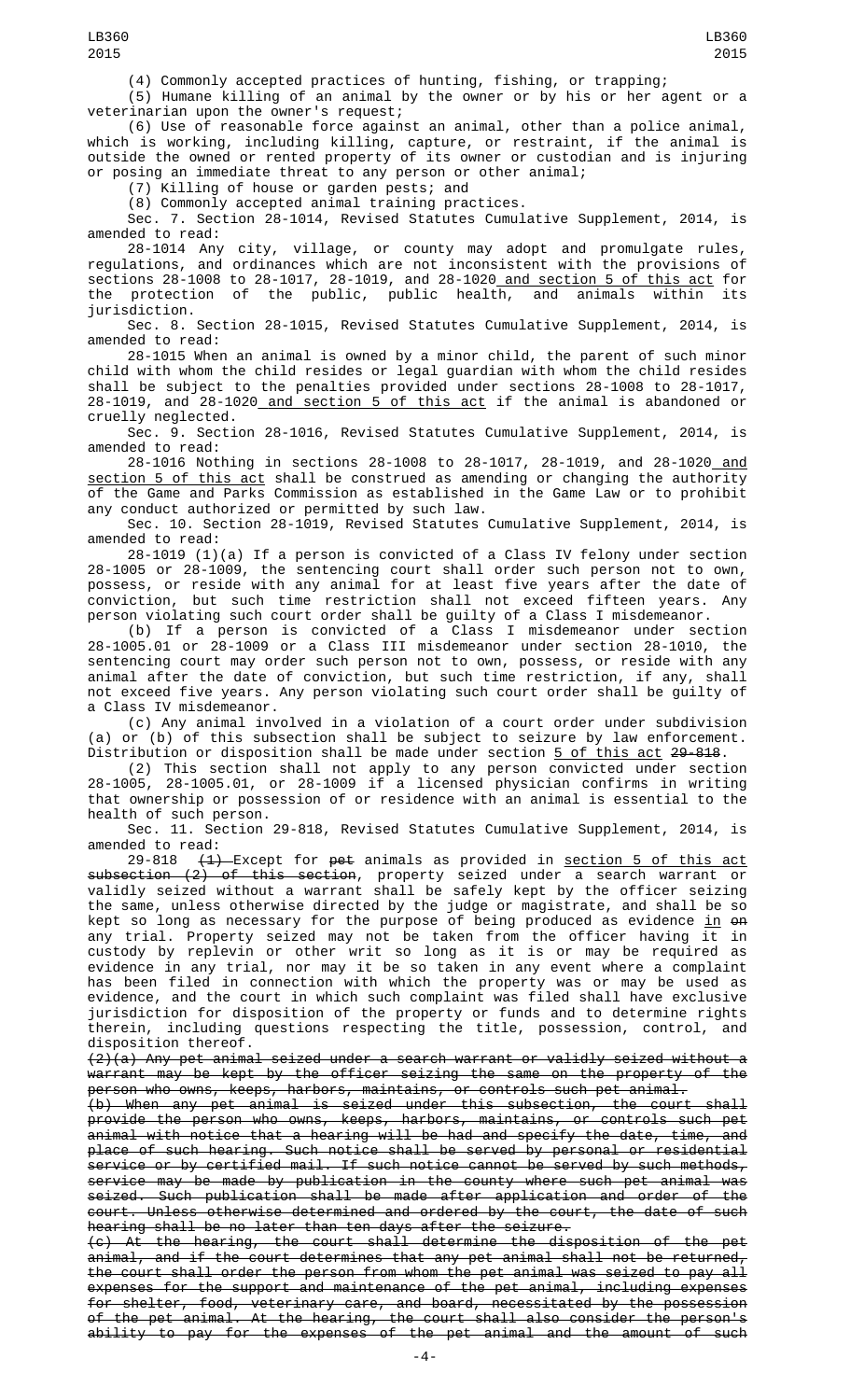payments. Payments shall be for a succeeding thirty-day period with the first payment due on or before the tenth day following the hearing. Payments for each subsequent succeeding thirty-day period, if any, shall be due on or before the tenth day of such period.

(d) If a person becomes delinquent in his or her payments for the expenses of the pet animal, the court shall hold a hearing to determine the disposition of the seized pet animal. Notice of such hearing shall be given to the person who owns, keeps, harbors, maintains, or controls such pet animal and to any lienholder or security interest holder of record as provided in subdivision (b) of this subsection.

(e) An appeal may be entered within ten days after a hearing under subdivision (c) or (d) of this subsection. Any person filing an appeal shall post a bond sufficient to pay all costs of care of the pet animal for thirty days. Such payment will be required for each succeeding thirty-day period until the appeal is final.

(f) Should the person be found not guilty, all funds paid for the expenses of the pet animal shall be returned to the person.

(g) For purposes of this subsection, pet animal means any domestic dog, domestic cat, mini pig, domestic rabbit, domestic ferret, domestic rodent, bird except a bird raised as an agricultural animal and specifically excluding any bird possessed under a license issued by the State of Nebraska or the United States Fish and Wildlife Service, nonlethal aquarium fish, nonlethal invertebrate, amphibian, turtle, nonvenomous snake that will not grow to more than eight feet in length at maturity, or such other animal as may be specified and for which a permit shall be issued by an animal control authority after inspection and approval, except that any animal forbidden to be sold, owned, or possessed by federal or state law is not a pet animal.

 $\left\{ \textsf{A} \right\}$  This section shall not preempt, and shall not be construed to preempt, any ordinance of a city of the metropolitan or primary class.

Sec. 12. Section 54-603, Reissue Revised Statutes of Nebraska, is amended to read:

54-603 (1) Any county, city, or village shall have authority by ordinance or resolution to impose a license tax, in an amount which shall be determined by the appropriate governing body, on the owner or harborer of any dog or dogs, to be paid under such regulations as shall be provided by such ordinance or resolutions.

(2) Every service animal shall be licensed as required by local ordinances or resolutions, but no license tax shall be charged. Upon the retirement or discontinuance of the animal as a service animal, the owner of the animal shall be liable for the payment of a license tax as prescribed by local ordinances or resolutions.

(3) Any county, city, or village that imposes a license tax on the owner or harborer of any cat or cats or any dog or dogs under this section shall, in addition to the license tax imposed by the licensing jurisdiction, collect from the licensee a fee of one dollar<u> and twenty-five cents</u>. The person designated by the licensing jurisdiction to collect and administer the license tax shall act as agent for the State of Nebraska in the collection of the fee. From each <del>one-dollar</del> fee <u>of one dollar and twenty-five cents </u>collected, such person shall retain three cents and remit the balance to the State Treasurer for credit to the Commercial Dog and Cat Operator Inspection Program Cash Fund. If the person collecting the fee is the licensing jurisdiction, the three cents shall be credited to the licensing jurisdiction's general fund. If the person collecting the fee is a private contractor, the three cents shall be credited to an account of the private contractor. The remittance to the State Treasurer shall be made at least annually at the conclusion of the licensing jurisdiction's fiscal year, except that any licensing jurisdiction or private contractor that collects fifty dollars or less of such fees during the fiscal year may remit the fees when the cumulative amount of fees collected reaches fifty dollars.

Sec. 13. Section 54-625, Revised Statutes Cumulative Supplement, 2014, is amended to read:

54-625 Sections 54-625 to 54-643 <u>and sections 18 and 22 of this act shall</u> be known and may be cited as the Commercial Dog and Cat Operator Inspection Act.

Sec. 14. Section 54-626, Revised Statutes Cumulative Supplement, 2014, is amended to read:

54-626 For purposes of the Commercial Dog and Cat Operator Inspection Act:

(1) Animal control facility means a facility operated by or under contract with the state or any political subdivision of the state for the purpose of impounding or harboring seized, stray, homeless, abandoned, or unwanted animals;

(2) Animal rescue means a person or group of persons who hold themselves out as an animal rescue, accept or solicit for dogs or cats with the intention of finding permanent adoptive homes or providing lifelong care for such dogs or cats, or who use foster homes as the primary means of housing dogs or cats;

(3) Animal shelter means a facility used to house or contain dogs or cats and owned, operated, or maintained by an incorporated humane society, an animal welfare society, a society for the prevention of cruelty to animals, or another nonprofit organization devoted to the welfare, protection, and humane treatment of such animals;

(4) Boarding kennel means a facility which is primarily used to house or contain dogs or cats owned by persons other than the operator of such facility. The primary function of a boarding kennel is to temporarily harbor dogs or cats when the owner of the dogs or cats is unable to do so or to provide training,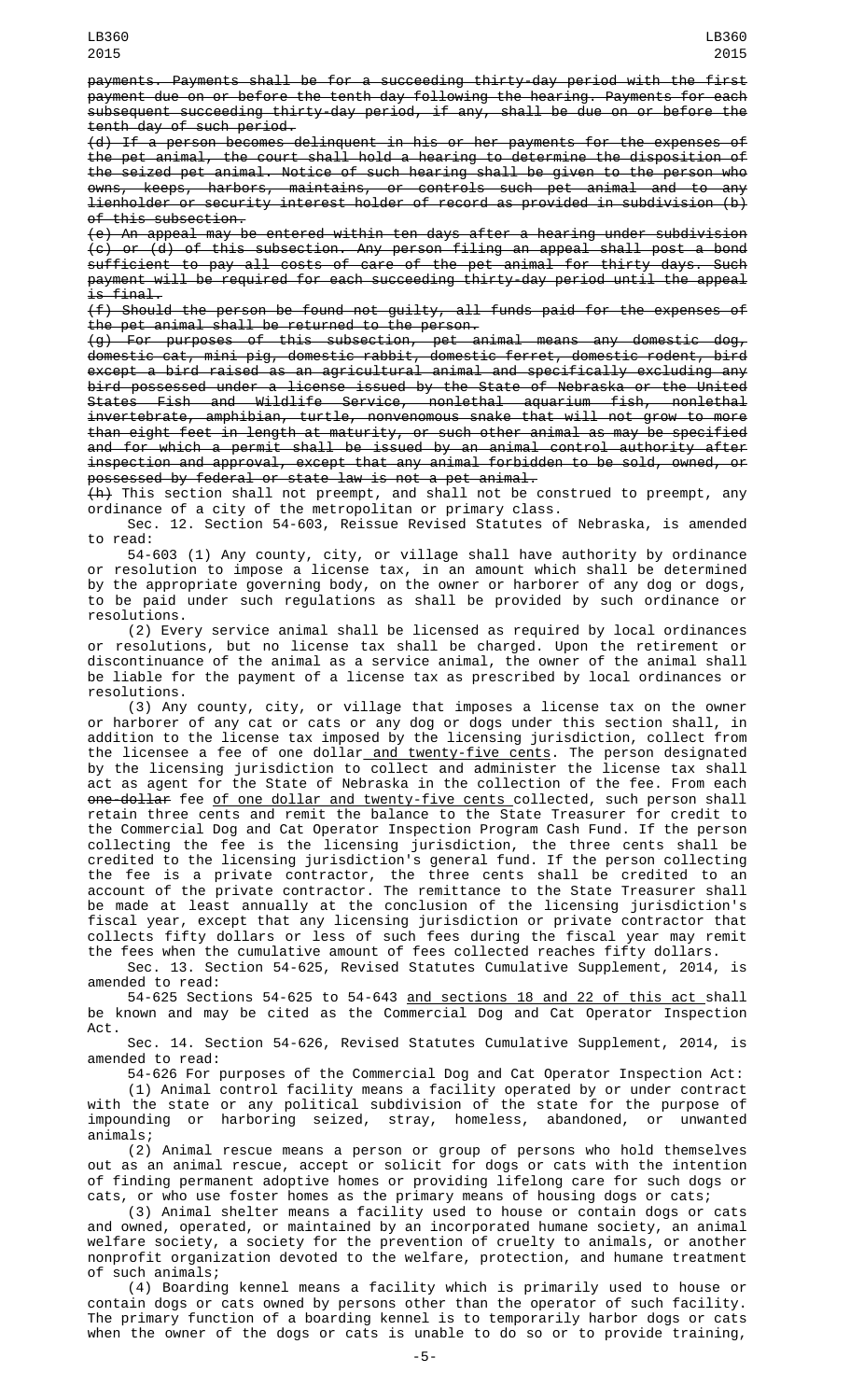grooming, or other nonveterinary service for consideration before returning the dogs or cats to the owner. A facility which provides such training, grooming, or other nonveterinary service is not a boarding kennel for the purposes of the act unless dogs or cats owned by persons other than the operator of such facility are housed at such facility overnight. Veterinary clinics, animal control facilities, animal rescues, and nonprofit animal shelters are not boarding kennels for the purposes of the act;

(5) Breeding dog means any sexually intact male or female dog six months of age or older owned or harbored by a commercial dog breeder;

(6) Cat means any animal which is wholly or in part of the species Felis domesticus;

(7) Commercial cat breeder means a person engaged in the business of breeding cats:

(a) Who sells, exchanges, leases, or in any way transfers or offers to sell, exchange, lease, or transfer thirty-one or more cats in a twelve-month period beginning on April 1 of each year;

(b) Who owns or harbors four or more cats, intended for breeding, in a twelve-month period beginning on April 1 of each year;

(c) Whose cats produce a total of four or more litters within a twelvemonth period beginning on April 1 of each year; or

(d) Who knowingly sells, exchanges, or leases cats for later retail sale or brokered trading;

(8) Commercial dog breeder means a person engaged in the business of breeding dogs:

(a) Who sells, exchanges, leases, or in any way transfers or offers to sell, exchange, lease, or transfer thirty-one or more dogs in a twelve-month period beginning on April 1 of each year;

(b) Who owns or harbors four or more dogs, intended for breeding, in a twelve-month period beginning on April 1 of each year;

(c) Whose dogs produce a total of four or more litters within a twelvemonth period beginning on April 1 of each year; or

(d) Who knowingly sells, exchanges, or leases dogs for later retail sale or brokered trading;

(9) Dealer means any person who is not a commercial dog or cat breeder or a pet shop but is engaged in the business of buying for resale or selling or exchanging dogs or cats as a principal or agent or who claims to be so engaged. A person who purchases, sells, exchanges, or leases thirty or fewer dogs or cats in a twelve-month period is not a dealer;

(10) Department means the Bureau of Animal Industry of the Department of Agriculture with the State Veterinarian in charge, subordinate only to the director;

(11) Director means the Director of Agriculture or his or her designated employee;

(12) Dog means any animal which is wholly or in part of the species Canis familiaris;

(13) Foster home means any person who provides temporary housing for twenty or fewer dogs or cats that are six months of age or older in any twelvemonth period and is affiliated with a person operating as an animal rescue that uses foster homes as its primary housing of dogs or cats. To be considered a foster home, a person shall not participate in the acquisition of the dogs or cats for which temporary care is provided. Any foster home which houses more than twenty dogs or cats that are six months of age or older in any twelvemonth period or who participates in the acquisition of dogs or cats shall be licensed as an animal rescue;

(14) Harbor means:

or

(a) Providing shelter or housing for a dog or cat regulated under the act;

(b) Maintaining the care, supervision, or control of a dog or cat regulated under the act;

(15 14) Housing facility means any room, building, or areas used to contain a primary enclosure;

(16 45) Inspector means any person who is employed by the department and who is authorized to perform inspections pursuant to the act;

(17 16) Licensee means a person who has qualified for and received a license from the department pursuant to the act;

(18) Normal business hours means daily between 7 a.m. and 7 p.m. unless an applicant, a licensee, or any other person the department has reasonable cause to believe is required by the act to be licensed provides in writing to the department a description of his or her own normal business hours which reasonably allows the department to make inspections;

(19) Operator means a person performing the activities of an animal control facility, an animal rescue, an animal shelter, a boarding kennel, a commercial cat breeder, a commercial dog breeder, a dealer, or a pet shop;

 $(20 \t 17)$  Pet animal means an animal kept as a household pet for the purpose of companionship, which includes, but is not limited to, dogs, cats, birds, fish, rabbits, rodents, amphibians, and reptiles;

(21 18) Pet shop means a retail establishment which sells pet animals and related supplies;

(22 19) Premises means all public or private buildings, vehicles, <u>equipment, containers, </u>kennels, pens, and cages used by <u>an operator</u> <del>a facility</del> and the public or private ground upon which <u>an operator's</u> a facility is located if such buildings, <u>vehicles, equipment, containers, </u>kennels, pens, cages, or ground are used by the owner or operator <del>of such facility</del> in the usual course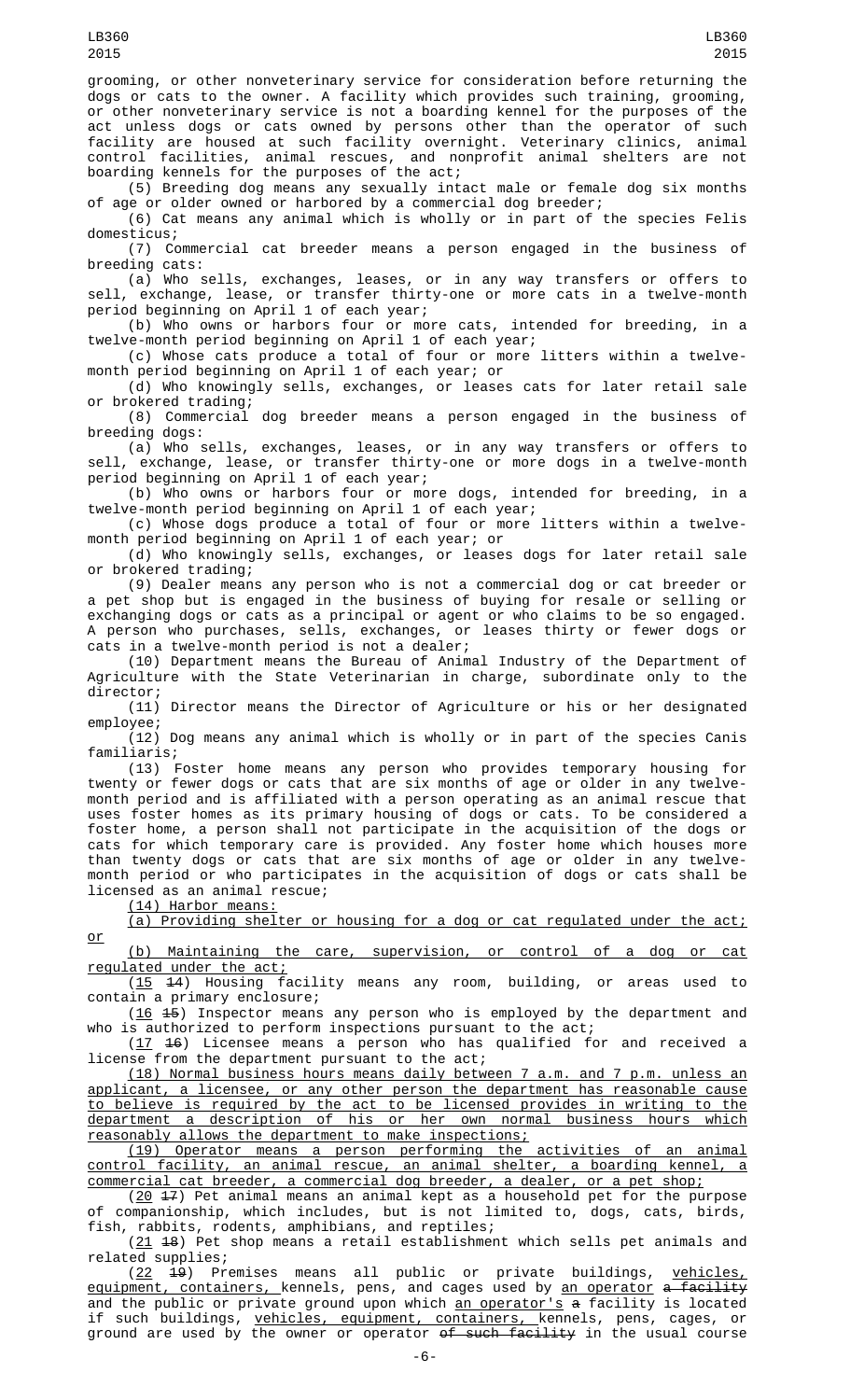of business;

(23 20) Primary enclosure means any structure used to immediately restrict a dog or cat to a limited amount of space, such as a room, pen, cage, or compartment;

 $(24, 21)$  Secretary of Agriculture means the Secretary of Agriculture of the United States Department of Agriculture;

(25) Significant threat to the health or safety of dogs or cats means:

(a) Not providing shelter or protection from extreme weather resulting in life-threatening conditions predisposing to hyperthermia or hypothermia in dogs or cats that are not acclimated to the temperature;

(b) Acute injuries involving potentially life-threatening medical emergencies in which the owner refuses to seek immediate veterinary care; (c) Not providing food or water resulting in conditions of potential

starvation or severe dehydration;

(d) Egregious human abuse such as trauma from beating, torturing, mutilating, burning, or scalding; or

(e) Failing to maintain sanitation resulting in egregious situations where a dog or cat cannot avoid walking, lying, or standing in feces;

 $(26 \t22)$  Stop-movement order means a directive preventing the movement  $\theta$ removal of any dog or cat onto or from the premises; and

(27 23) Unaltered means any male or female dog or cat which has not been neutered or spayed or otherwise rendered incapable of reproduction.

Sec. 15. Section 54-627, Revised Statutes Cumulative Supplement, 2014, is amended to read:

54-627 (1) A person shall not operate as a commercial dog or cat breeder, a dealer, a boarding kennel, an animal control facility, an animal shelter, an animal rescue, or a pet shop unless the person obtains the appropriate license. A pet shop shall only be subject to the Commercial Dog and Cat Operator Inspection Act and the rules and regulations adopted and promulgated pursuant thereto in any area or areas of the establishment used for the keeping and selling of pet animals. If a facility listed in this subsection is not located at the owner's residence, the name and address of the owner shall be posted on the premises.

(2) An applicant for a license shall submit an application for the appropriate license to the department, on a form prescribed by the department, together with <u>a one-time</u> <del>the annual</del> license fee<u> of one hundred twenty-five</u> dollars. Such fee is nonreturnable. Any license issued on or before November 30, 2015, shall remain valid after expiration unless it lapses pursuant to this section, is revoked pursuant to section 54-631, or is voluntarily surrendered. Upon receipt of <u>an</u> <del>the</del> application and <u>the</u> <del>annual</del> license fee and upon completion of a qualifying inspection<del> if required pursuant to section 54-630</del> for an initial license applicant or if a qualifying inspection is deemed appropriate by the department before a license is issued for any other <del>applicant</del>, the appropriate license may be issued by the department.<u> The</u> department may enter the premises of any applicant for a license to determine if the applicant meets the requirements for licensure under the act. If an applicant does not at the time of inspection harbor any dogs or cats, the inspection shall be of the applicant's records and the planned housing facilities. Such license shall not be transferable to another person or location and shall lapse automatically upon a change of ownership or location.

(3)(a) In addition to the license fee required in subsection (2) of this section, an annual fee shall also be charged. Except as otherwise provided in this subsection, the annual <del>license</del> fee shall be determined according to the following fee schedule based upon the daily average number of dogs or cats harbored housed by the licensee over the previous twelve-month annual licensure period:

(i) Ten or fewer dogs or cats, one hundred seventy-five fifty dollars;

(ii) Eleven to fifty dogs or cats, two hundred <u>twenty-five d</u>ollars;

(iii) Fifty-one to one hundred dogs or cats, two hundred <u>seventy-five</u> fifty dollars;

(iv) One hundred one to one hundred fifty dogs or cats, three hundred twenty-five dollars;

(v) One hundred fifty-one to two hundred dogs or cats, three hundred seventy-five fifty dollars;

(vi) Two hundred one to two hundred fifty dogs or cats, four hundred twenty-five dollars;

(vii) Two hundred fifty-one to three hundred dogs or cats, four hundred seventy-five fifty dollars;

(viii) Three hundred one to three hundred fifty dogs or cats, five hundred twenty-five dollars;

(ix) Three hundred fifty-one to four hundred dogs or cats, five hundred seventy-five fifty dollars;

(x) Four hundred one to four hundred fifty dogs or cats, six hundred twenty-five\_dollars;

(xi) Four hundred fifty-one to five hundred dogs or cats, six hundred seventy-five fifty dollars; and

 $(xii)$  More than five hundred dogs or cats, two thousand <u>one hundred</u> dollars.

(b) If a person operates with more than one type of license at the same location, the person shall pay only one annual fee based on the primary licensed activity occurring at that location as determined by the number of dogs or cats affected by the licensed activity The initial license fee for any person required to be licensed pursuant to the act shall be one hundred twenty-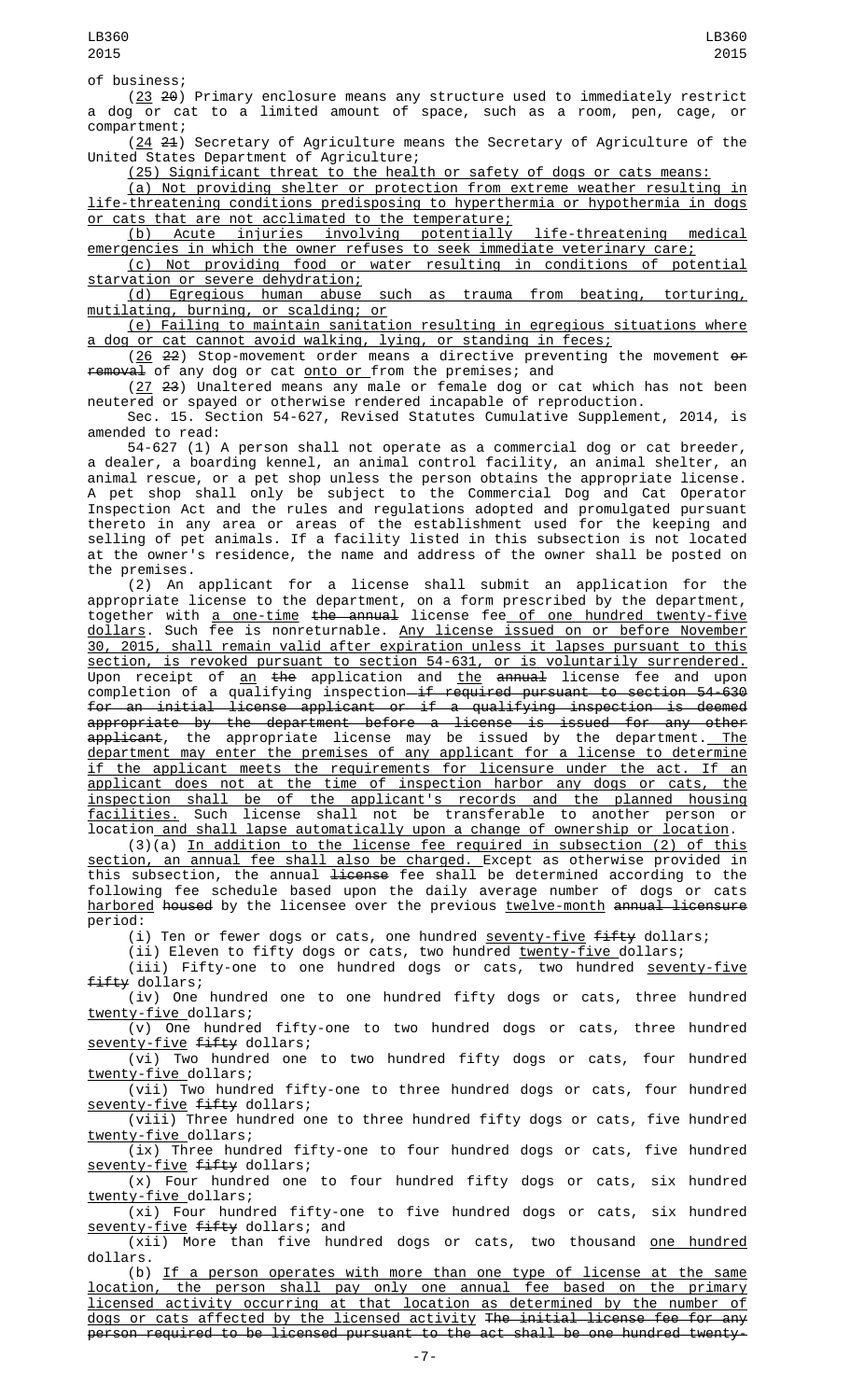(c) The annual <del>license</del> fee for a licensee that does not <u>own or harbor</u> house dogs or cats shall be one hundred fifty dollars.

(d) The annual <del>license</del> fee for an animal rescue shall be one hundred fifty dollars.

(e) The annual <del>license</del> fee for a commercial dog or cat breeder shall be determined according to the fee schedule set forth in subdivision (a) of this subsection based upon the <u>total </u>number of breeding dogs or cats owned or harbored by the commercial breeder<u> over the previous twelve-month period</u>.

(f) In addition to the fee as prescribed in the fee schedule set forth in subdivision (a) of this subsection, the annual fee for a commercial dog or cat breeder, pet shop, dealer, or boarding kennel shall include a fee of two dollars times the daily average number of dogs or cats owned or harbored by the licensee over the previous twelve-month period numbering more than ten dogs or cats subject to subdivision (g) of this subsection.

 $(g \in f)$  The fees charged under  $subdivision$  (a) of this subsection this subsection may be increased or decreased by rule and regulation as adopted and promulgated by the department, but the director after a public hearing is held outlining the reason for any proposed change in the fee. The maximum fee that may be charged shall not result in a fee for any license category that exceeds the annual license fee set forth in subdivision (a) of this subsection this subsection by more than one hundred dollars. The fee charged under subdivision (f) of this subsection may be increased or decreased by rule and regulation as adopted and promulgated by the department, but such fee shall not exceed three dollars times the number of dogs or cats harbored by the licensee over previous twelve-month period numbering more than ten dogs or cats.

(4) A license to operate as a commercial dog or cat breeder, dealer, boarding kennel, or pet shop shall <u>pay the annual fee to</u> <del>be renewed by filing</del> with the department on or before April 1 of each year. An a renewal application and the annual license fee. A license to operate as an animal control facility, animal rescue, or animal shelter shall <u>pay the annual fee to</u> <del>be renewed by</del> f<del>iling with</del> the department on or before October 1 of each year—<del>a renewal</del> a<del>pplication and the annual license fee</del>. Failure to <u>pay the annual fee by the</u> due date renew a license prior to the expiration of the license shall result in a late renewal fee equal to twenty percent of the annual license fee due and payable each month, not to exceed one hundred percent of such fee, in addition to the <u>annual</u> <del>license</del> fee. The purpose of the late <del>renewal</del> fee is to pay for the administrative costs associated with the collection of fees under this section. The assessment of the late <del>renewal</del> fee shall not prohibit the director from taking any other action as provided in the act.

(5) An applicant, a licensee, or a person the department has reason to <u>believe is an operator and required to obtain a license</u> A <del>licensee</del> under this section shall make <u>any applicable</u> <del>its</del> premises available for inspection pursuant to section 54-628 during normal business hours.

(6) The state or any political subdivision of the state which contracts out its animal control duties to a facility not operated by the state or any political subdivision of the state may be exempted from the licensing requirements of this section if such facility is licensed as an animal control facility, animal rescue, or animal shelter for the full term of the contract with the state or its political subdivision.

(7) Any fees collected pursuant to this section shall be remitted to the State Treasurer for credit to the Commercial Dog and Cat Operator Inspection Program Cash Fund.

Sec. 16. Section 54-628, Reissue Revised Statutes of Nebraska, is amended to read:

54-628 (1) The department shall inspect all licensees at least once in a twenty-four-month period to determine whether the licensee is in compliance with the Commercial Dog and Cat Operator Inspection Act.

(2) Any additional inspector or other field personnel employed by the department to carry out inspections pursuant to the act that are funded through General Fund appropriations to the <u>department</u> B<del>ureau of Animal Industry shall</del> be assigned to the Bureau of Animal Industry and shall be available for temporary reassignment as needed to other activities and functions of the department Bureau of Animal Industry in the event of a livestock disease emergency or any other threat to livestock or public health.

(3) When an inspection produces evidence of a violation of the act or the rules and regulations of the department, a copy of a written report of the inspection and violations shown thereon, prepared by the inspector, shall be given to the applicant $_{\rm {\cal L}}$  <del>or</del> licensee, <u>or person the department has reason to</u> believe is an operator, together with written notice to comply within the time limit established by the department and set out in such notice.<u> If the</u> department performs a reinspection for the purpose of determining if an operator has complied within the time limit for compliance established pursuant to this subsection or has complied with section 54-628.01 or if the inspector must return to the operator's location because the operator was not available within a reasonable time as required by subsection (4) of this section, the applicant, licensee, or person the department has reason to believe is an operator shall pay a reinspection fee of one hundred fifty dollars together with the mileage of the inspector at the rate provided in section 81-1176. The purpose of the reinspection fee is to pay for the administrative costs associated with the additional inspection. Any fees collected pursuant to this section shall be remitted to the State Treasurer for credit to the Commercial Dog and Cat Operator Inspection Program Cash Fund. The assessment of the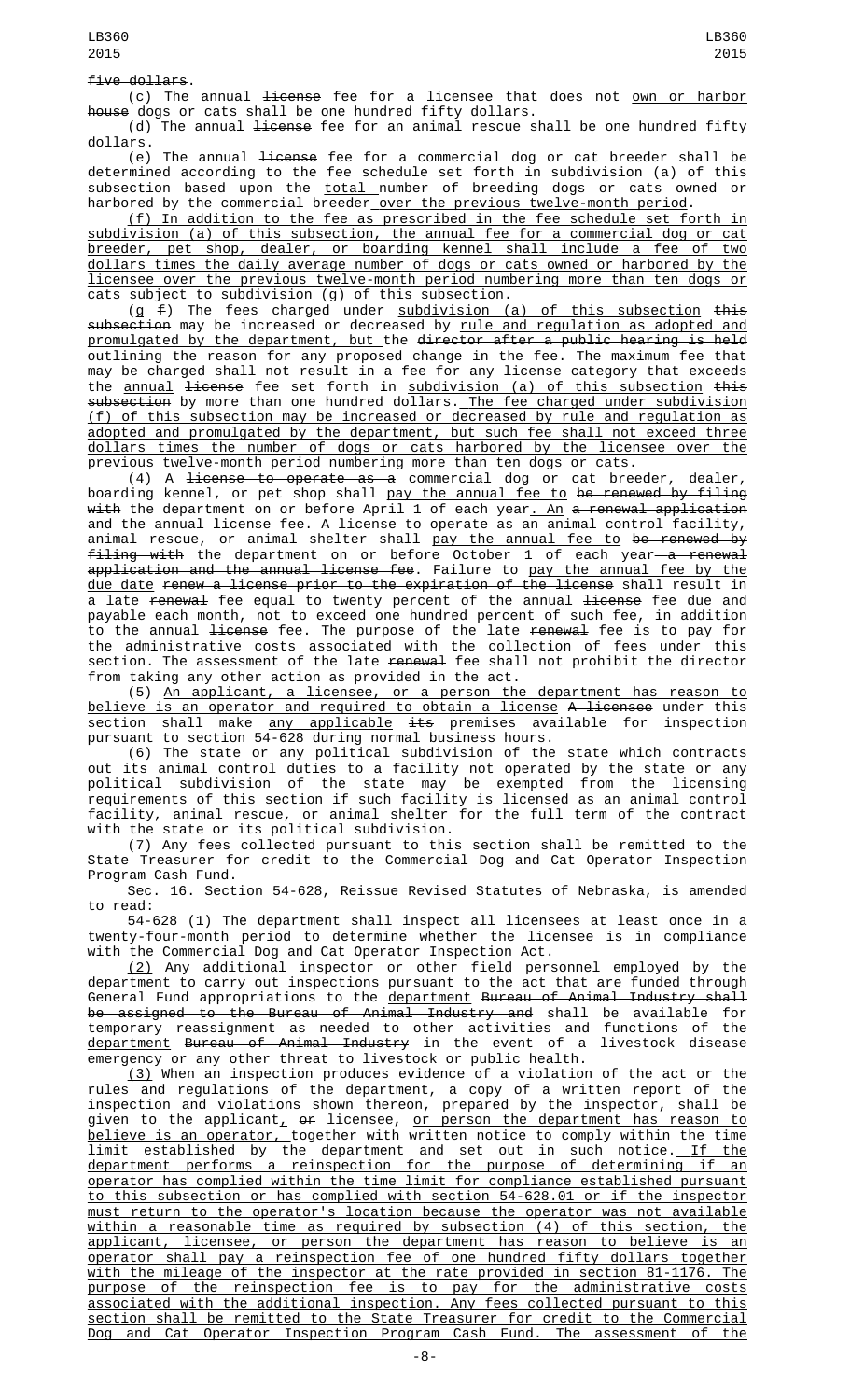reinspection fee shall not prohibit the director from taking any other action as provided in the act.

(4) The department, at its discretion, may make unannounced inspections of any applicant, licensee, or person the department has reason to believe is an operator during normal business hours. An applicant, a licensee, and any person the department has reason to believe is an operator shall provide the department, in writing, and keep updated if there is any change, a telephone number where the operator can be reached during normal business hours. The applicant, licensee, or person the department has reason to believe is an operator shall provide a person over the age of nineteen to be available at the operation for the purpose of allowing the department to perform an inspection.

 $(5, 2)$  If deemed necessary under the act or any rule or regulation adopted and promulgated pursuant to the act, the department may, for purposes of inspection, enter, without being subject to any action for trespass or damages, the premises of any applicant,  $\theta$  licensee, <u>or person the department has reason</u> to believe is an operator, during normal business hours and in a reasonable manner, including all premises in or upon which dogs or cats are housed, <u>harbored, s</u>old, exchanged, or leased or are suspected of being housed, <u>harbored, </u>sold, exchanged, or leased.—<del>For purposes of this subsection, premises</del> includes all buildings, vehicles, equipment, cages, kennels, containers, and pens and all records on such premises. The department shall not be subject to any action for trespass or damages resulting from compliance with this subsection.

(6) Pursuant to an inspection under the act this subsection, the department may:

(a) Enter and have full access to all premises where dogs or cats regulated under the act are harbored or housed or are suspected of being harbored or housed the premises of any applicant for a license under the act to determine if the applicant meets the requirements for licensure under the act;

(b) Access all records pertaining to dogs or cats regulated under the act <u>or suspected of pertaining to such dogs or cats</u> <del>all premises</del> and examine and copy all records pertaining to compliance with the act and the rules or regulations adopted and promulgated under the act. The department shall have authority to gather evidence, including, but not limited to, photographs;

(c) Inspect or reinspect any vehicle or carrier transporting or holding dogs or cats that is in the state to determine compliance with the act or any rules or regulations adopted and promulgated under the act;

(d) Obtain an inspection warrant in the manner prescribed in sections 29-830 to 29-835 if any person refuses to allow the department to conduct an inspection pursuant to <u>the act</u> <del>this section</del>; or

(e) Issue and enforce a written stop-movement order pursuant to section

 $54 - 628.01.$ <br> $(\frac{7}{9})$ For purposes of this section, the private residence of any applicant<u>,</u> <del>or</del> licensee<u>, or person the department has reason to believe is an</u> <u>operator</u> shall be available for purposes of inspection only if dogs or cats are housed in a primary enclosure <del>as defined in 9 C.F.R. 1.1</del> within the residence, including a room in such residence, and only such portion of the residence that is used as a primary enclosure shall be open to an inspection pursuant to this section.

(8) An applicant, licensee, or person the department has reason to believe is an operator shall not seek to avoid inspection by hiding dogs or cats regulated under the act in a private residence, on someone else's property, or at any other location. An applicant, licensee, or person the department has reason to believe is an operator shall provide full and accurate information to the department regarding the location of all dogs or cats harbored by the operator.

(9) Any applicant, licensee, or person the department has reason to believe is an operator who intentionally refuses to answer the door, fails to be available as provided in subsection (4) of this section, fails to comply with subsection (8) of this section, or otherwise obstructs the department's attempt to perform an inspection shall be in violation of section 54-634 and subject to an administrative fine or other proceedings as provided in section <u>54-633 or 54-634.</u><br>Sec. 17. Sec

17. Section 54-628.01, Reissue Revised Statutes of Nebraska, is amended to read:

54-628.01 (1) The director department may issue a stop-movement order if he or she the department has reasonable cause to believe that there exists (a) noncompliance with the Commercial Dog and Cat Operator Inspection Act or any rule or regulation adopted and promulgated pursuant to the act, including, but not limited to, reasonable cause to believe unreasonable sanitation or housing conditions, failure to comply with standards for handling, care, treatment, or transportation for dogs or cats, operating without a license, or interfering with the department in the performance of its duties, or (b) any condition that, without medical attention, provision of shelter, facility maintenance or improvement, relocation of animals, or other management intervention, poses a significant threat to the health or safety of the dogs or cats owned or harbored by a violator exist.

(2) Such stop-movement order may require the violator to maintain the dogs or cats subject to the order at the existing location or other departmentapproved premises until such time as the <u>director</u> <del>department</del> has issued a written release from the stop-movement order. The stop-movement order shall clearly advise the violator that he or she may request in writing <u>a</u> <del>an</del> <del>immediate</del> hearing before the director <u>pursuant to section 54-632</u> <del>within two</del>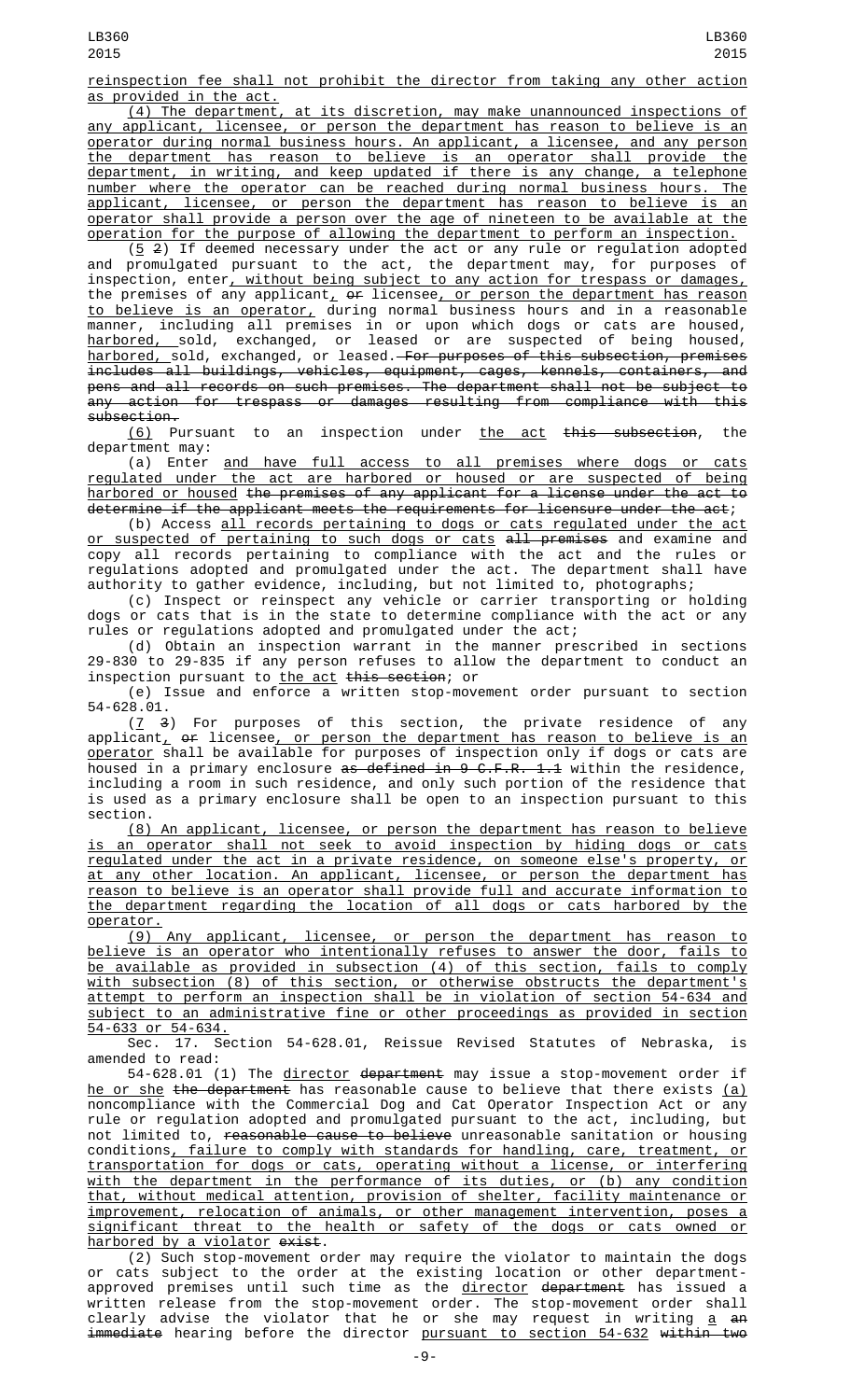business days after receiving the order. The order issued pursuant to this section shall be final unless modified or rescinded by the director pursuant to section 54-632 at a hearing requested under this subsection.

(3) Pursuant to the stop-movement order, the department shall have the authority to enter the premises to inspect and determine if the dogs or cats subject to the order or the facilities used to house or transport such dogs or cats are kept and maintained in compliance with the requirements of the act and the rules and regulations adopted and promulgated pursuant to the act<u> or if any</u> management intervention imposed by the stop-movement order is being implemented to mitigate conditions posing a significant threat to the health or safety of <u>dogs or cats harbored or owned by a violator</u>. The department shall not be liable for any costs incurred by the violator or any personnel of the violator due to such departmental action or in enforcing the stop-movement order. The department shall be reimbursed by the violator for the actual costs incurred by the department in issuing and enforcing any stop-movement order.

(4) A stop-movement order shall include:

(a) A description of the nature of the violations of the act or any rule or regulation adopted and promulgated pursuant to the act violation;

(b) If applicable, a description of conditions that pose a significant threat to the health or safety of the dogs or cats owned or harbored by the violator;

 $(c, b)$  The action necessary to bring the violator into compliance with the act and the rules and regulations adopted and promulgated pursuant to the act or, if applicable, to mitigate conditions posing a significant threat to the health and safety of the dogs or cats harbored or owned by the violator; and

(d) Notice that if violations of the act or any rule or regulation or any conditions that pose a significant threat to the health or safety of the dogs or cats owned or harbored by the violator persist, the department may refer the matter to appropriate law enforcement for investigation and potential prosecution pursuant to Chapter 28, article 10; and

( $\underline{e}$   $\in$ ) The name, address, and telephone number of the violator who owns or harbors houses the dogs or cats subject to the order.

(5) Before receipt of a written release, the person to whom the stopmovement order was issued shall:

(a) Provide the department with an inventory of all dogs or cats on the premises at the time of the issuance of the order;

(b) Provide the department with the identification tag number, the tattoo number, the microchip number, or any other approved method of identification for each individual dog or cat;

(c) Notify the department within forty-eight hours of the death or euthanasia of any dog or cat subject to the order. Such notification shall include the dog's or cat's individual identification tag number, tattoo number, microchip number, or other approved identification;

(d) Notify the department within forty-eight hours of any dog or cat giving birth after the issuance of the order, including the size of the litter; and

(e) Maintain on the premises any dog or cat subject to the order, except that a dog or cat under one year of age under contract to an individual prior to the issuance of the order may be delivered to the individual pursuant to the contractual obligation. The violator shall provide to the department information identifying the dog or cat and the name, address, and telephone number of the individual purchasing the dog or cat. The department may contact the purchaser to ascertain the date of the purchase agreement to ensure that the dog or cat was sold prior to the stop-movement order and to determine that he or she did purchase such dog or cat. No additional dogs or cats shall be transferred onto the premises without written approval of the department.

(6) The department shall reinspect the premises to determine compliance within ten business days after the initial inspection that resulted in the stop-movement order. At the time of reinspection pursuant to this subsection, if conditions that pose a significant threat to the health or safety of the dogs or cats harbored or owned by the violator or noncompliant conditions continue to exist, further reinspections shall be at the discretion of the department. The violator may request an immediate hearing with the director pursuant to any findings under this subsection.

Sec. 18. Whenever the director has reason to believe that any person has violated any provision of the Commercial Dog and Cat Operator Inspection Act, any rule or regulation adopted and promulgated pursuant to the act, or any order of the director, the director may issue a notice of hearing as provided in section 54-632 requiring the person to appear before the director to (1) show cause why an order should not be entered requiring such person to cease and desist from the violation charged, (2) determine whether an administrative fine should be imposed or levied against the person pursuant to subsection (2) of section 54-633, or (3) determine whether the person fails to qualify for a license pursuant to section 54-630. Proceedings initiated pursuant to this section shall not preclude the department from pursuing other administrative, civil, or criminal actions according to law.

Sec. 19. Section 54-630, Revised Statutes Cumulative Supplement, 2014, is amended to read:

54-630 (1) Before the department approves an application for  $\underline{a}$  an initial license, an inspector of the department shall inspect the operation of the applicant to determine whether the applicant qualifies to hold a license pursuant to the Commercial Dog and Cat Operator Inspection Act. Except as provided in subsection (2) of this section, an applicant who qualifies shall be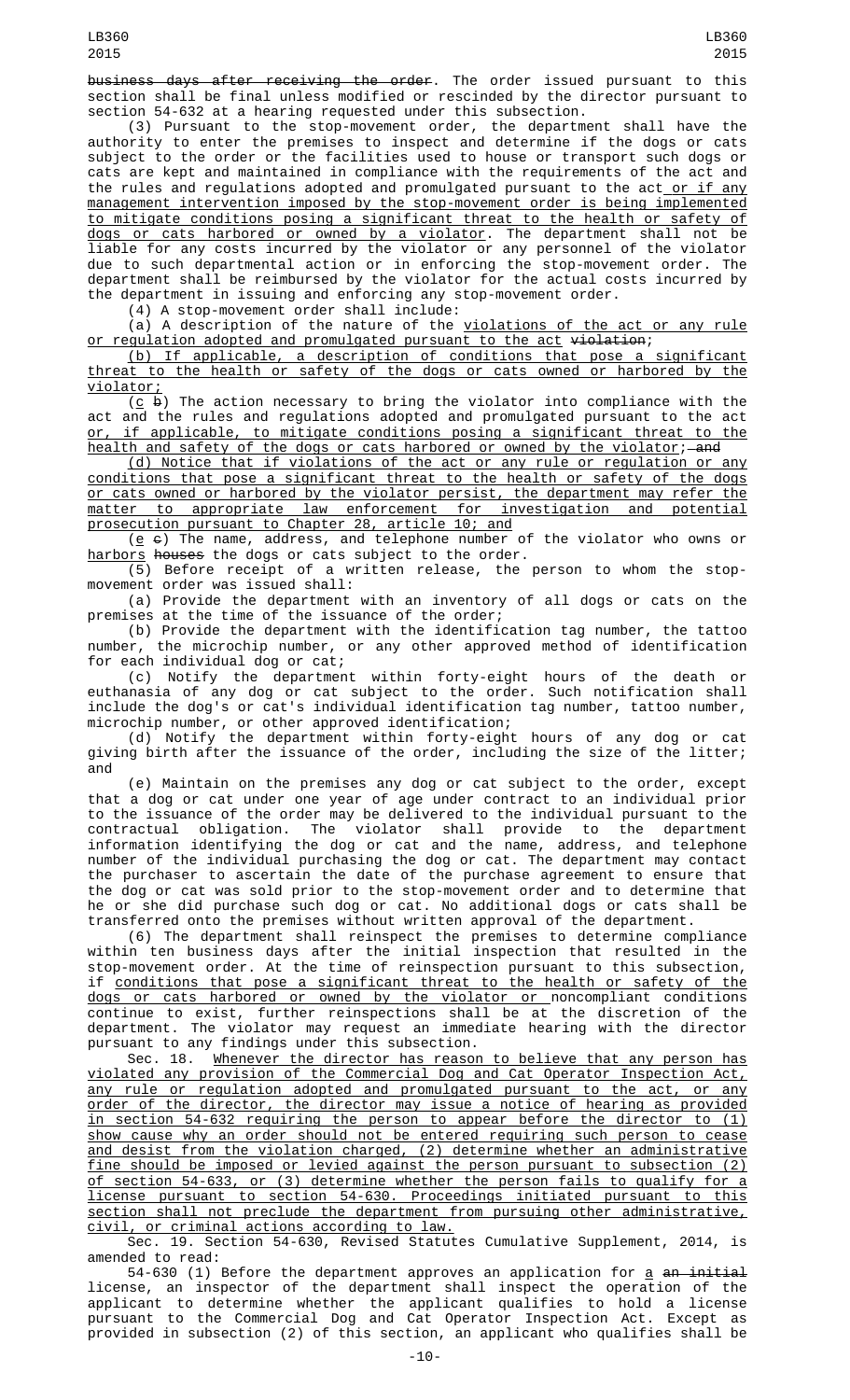issued a license.

(2) The department may deny an application for <u>a</u> <del>an initial or renewal</del> license as a commercial dog or cat breeder, <u>a </u>dealer, <u>a </u>boarding kennel, <u>an</u> animal control facility, <u>an a</u>nimal shelter, <u>an animal rescue, or a p</u>et shop upon a finding that the applicant is unsuited to perform the obligations of a licensee. The applicant shall be determined unsuited to perform the obligations of a licensee if the department finds that the applicant has deliberately misrepresented or concealed any information provided on or with the application or any other information provided to the department under this section or that within the previous five years the applicant:

(a) Has been convicted of any law regarding the disposition or treatment of dogs or cats in any jurisdiction; or

(b) Has operated a breeder facility under a license or permit issued by any jurisdiction that has been revoked, suspended, or otherwise subject to a disciplinary proceeding brought by the licensing authority in that jurisdiction if such proceeding resulted in the applicant having voluntarily surrendered a license or permit to avoid disciplinary sanctions.

(3) In addition to the application, the department may require the applicant to provide additional documentation pertinent to the department's determination of the applicant's suitability to perform the duties of a licensee under the act.

(4) An applicant who is denied a an initial or renewal license under this section shall be afforded the opportunity for a hearing before the director or the director's designee to present evidence that the applicant is qualified to hold a license pursuant to the act and the rules and regulations adopted and promulgated by the department and should be issued a license be issued or renewed. All such hearings shall be in accordance with the Administrative Procedure Act.

Sec. 20. Section 54-632, Reissue Revised Statutes of Nebraska, is amended to read:

54-632 (1) Any notice or order provided for in the Commercial Dog and Cat Operator Inspection Act shall be properly served when it is personally served on the <u>applicant, </u>licensee<u>,</u> or violator or on the person authorized by the <u>applicant or </u>licensee to receive notices and orders of the department or when it is sent by certified or registered mail, return receipt requested, to the last-known address of the <u>applicant, </u>licensee<u>,</u> or violator or the person authorized <del>by the licensee</del> to receive such notices and orders. A copy of the notice and the order shall be filed in the records of the department.

(2) A notice to comply with the act or the rules and regulations adopted and promulgated pursuant to the act conditions set out in the order of the director provided in section 54-631 shall set forth the acts or omissions with which the <u>applicant, </u>licensee<u>, or violator</u> is charged.

(3) A notice of the <del>licensee's</del> right to a hearing <del>provided for in sections</del> 54-630 and 54-631 shall set forth the time and place of the hearing except as otherwise provided in <u>subsection (4) of this section and s</u>ection 54-631. A notice of the <del>licensee's</del> right to such hearing shall include notice that such right to a hearing may be waived pursuant to subsection (6) of this section. A notice of the licensee's right to a hearing shall include notice to the licensee that the license may be subject to sanctions as provided in section 54-631.

(4) A request for a hearing under subsection (2) of section 54-628.01 shall request that the director set forth the time and place of the hearing. The director shall consider the interests of the violator in establishing the time and place of the hearing. Within three business days after receipt by the director of the hearing request, the director shall set forth the time and place of the hearing on the stop-movement order. A notice of the violator's right to such hearing shall include notice that such right to a hearing may be waived pursuant to subsection (6) of this section.

(5) The hearings provided for in the act shall be conducted by the director at the time and place he or she designates. The director shall make a final finding based on the complete hearing record and issue an order. If the director has suspended a license pursuant to subsection (4) of section 54-631, the director shall sustain, modify, or rescind the order after the hearing. If the department has issued a stop-movement order under section 54-628.01, the director may sustain, modify, or rescind the order after the hearing. All hearings shall be in accordance with the Administrative Procedure Act.

(6) An applicant, a A licensee, or a violator waives the right to a hearing if such <u>applicant, </u>licensee<sub>r</sub> or violator does not attend the hearing at the time and place set forth in the notice described in subsection (3) or (4) of this section, without requesting that the director, at least two days before the designated time, change the time and place for the hearing, except that before an order of the director becomes final, the director may designate a different time and place for the hearing if the <u>applicant, l</u>icensee<u>,</u> or violator shows the director that the <u>applicant, </u>licensee<u>,</u> or violator had a justifiable reason for not attending the hearing and not timely requesting a change of the time and place for such hearing. If the <u>applicant, </u>licensee<u>,</u> or violator waives the right to a hearing, the director shall make a final finding based upon the available information and issue an order. If the director has suspended a license pursuant to subsection (4) of section 54-631, the director may sustain, modify, or rescind the order after the hearing. If the department has issued a stop-movement order under section 54-628.01, the director may sustain, modify, or rescind the order after the hearing.

(7) Any person aggrieved by the finding of the director has ten days after